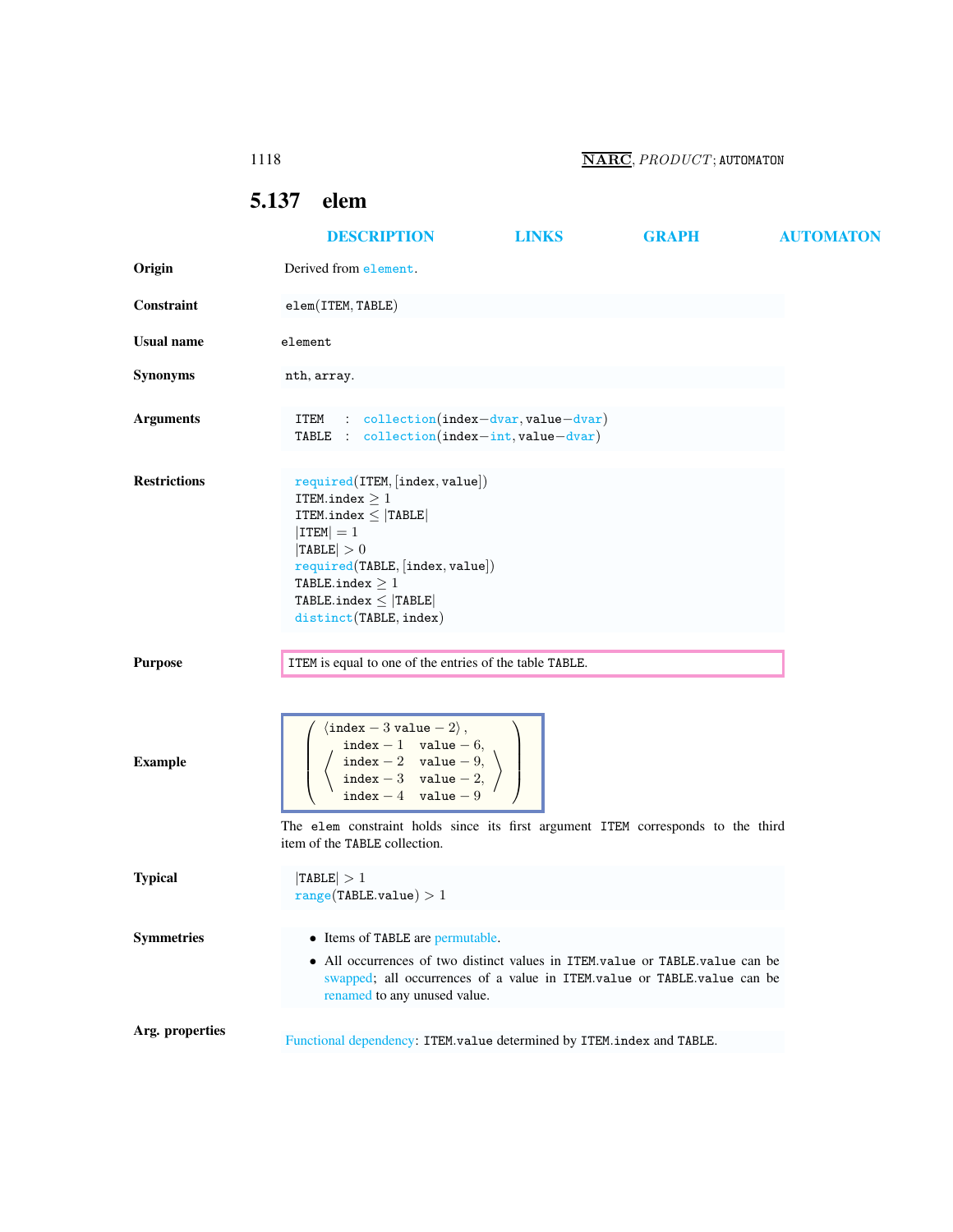## <sup>20030820</sup> 1119

Usage Makes the link between the discrete decision variable INDEX and the variable VALUE according to a given table of values TABLE. We now give five typical uses of the elem constraint.

> 1. In some problems we may have to *represent a function*  $y = f(x)$  (with  $x \in [1, m]$ ). In this context we generate the following elem constraint where INDEX is a domain variable taking its values in  $\{1, 2, \ldots, m\}$ :



<span id="page-1-0"></span>Figure 5.294:  $y = x^3$  ( $1 \le x \le 3$ )

As an example, consider the problem of finding the smallest integer that can be de-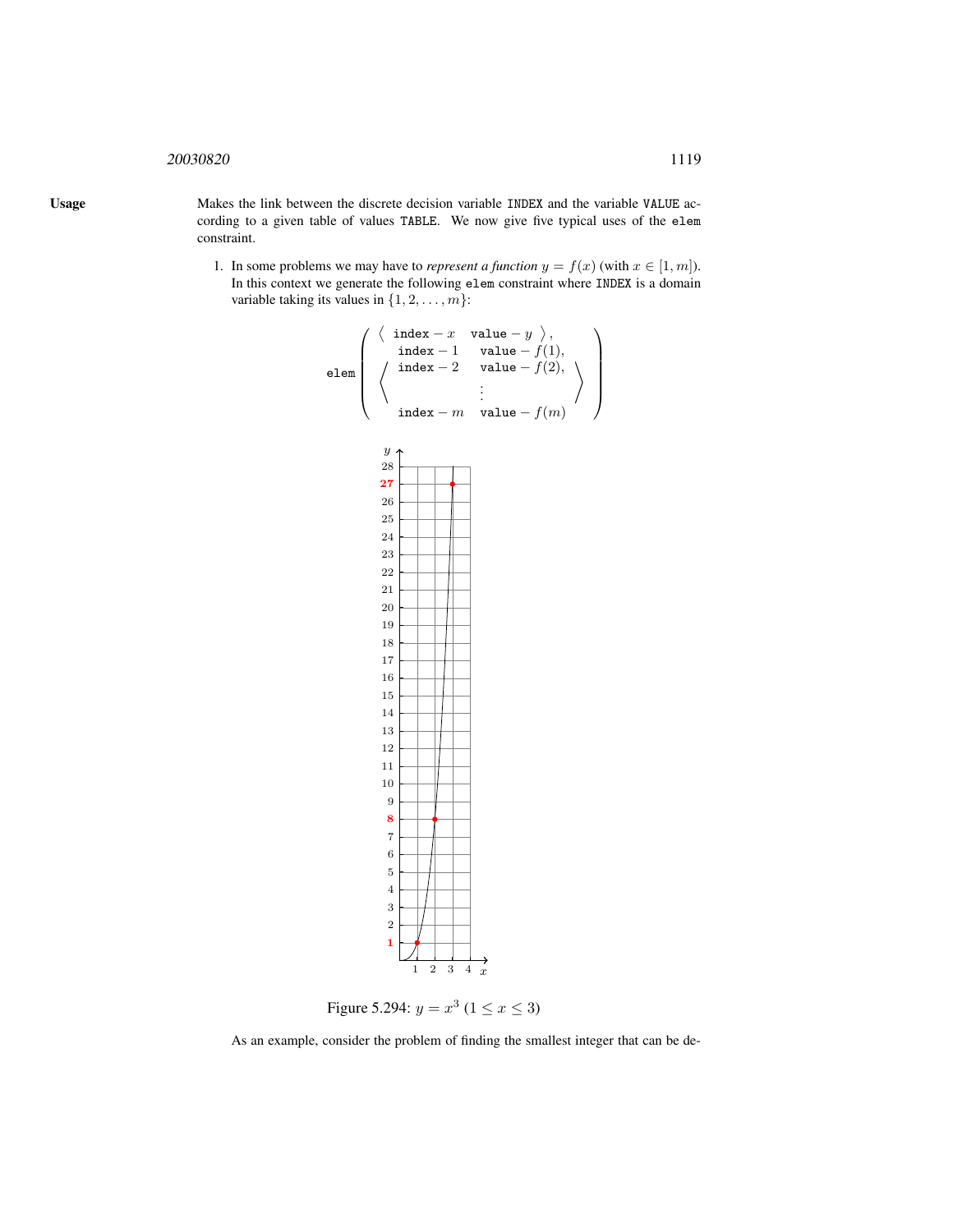composed in two different ways in the sum of two cubes [202]. The elem constraint can be used for representing the function  $y = x^3$  (Figure [5.294\)](#page-1-0). The unique solution  $1729 = 12<sup>3</sup> + 1<sup>3</sup> = 10<sup>3</sup> + 9<sup>3</sup>$  can be obtained by the following set of constraints:

elem( $\langle$ index − x<sub>1</sub> value − y<sub>1</sub> $\rangle$ ,  $\langle$ index − 1 value − 1, index − 2 value − 8,..., index − 20 value − 8000 $\rangle$ ) elem( $\langle$ index –  $x_2$  value –  $y_2$ ),  $\langle$ index − 1 value − 1, index − 2 value − 8, . . . , index − 20 value − 8000 $\rangle$ ) elem( $\langle$ index – x<sub>3</sub> value – y<sub>3</sub>),  $\langle$ index − 1 value − 1, index − 2 value − 8, . . . , index − 20 value − 8000 $\rangle$ ) elem( $\langle$ index −  $x_4$  value −  $y_4\rangle$ ,  $\langle$ index − 1 value − 1, index − 2 value − 8, . . . , index − 20 value − 8000 $\rangle$ )  $y_1 + y_2 = y_3 + y_4$  $x_1 < x_2$  $x_3 < x_4$  $x_1 < x_3$ The last three inequalities constraints in the conjunction are used for breaking sym-

metries. The constraints  $x_1 < x_2$  and  $x_3 < x_4$  respectively order the pairs of variables  $(x_1, x_2)$  and  $(x_3, x_4)$  from which the sums  $x_1^3 + x_2^3$  and  $x_3^3 + x_4^3$  are generated. Finally the inequality  $x_1 < x_3$  enforces a lexicographic ordering between the two pairs of variables  $(x_1, x_2)$  and  $(x_3, x_4)$ .

2. In some optimisation problems a classical use of the elem constraint consists *expressing the link between a discrete choice and its corresponding cost*. For each discrete choice we create an elem constraint of the form:

$$
\text{elem}\left(\begin{array}{c}\left\langle\begin{array}{cc}\text{index} - \text{Choice} & \text{value} - \text{Cost}\end{array}\right\rangle, \\ \text{index } -1 & \text{ value } - \text{Cost}_1, \\ \left\langle\begin{array}{cc}\text{index } -2 & \text{value } - \text{Cost}_2, \\ \vdots \\ \text{index } -m & \text{value } - \text{Cost}_m\end{array}\right\rangle\end{array}\right)
$$

where:

- Choice is a domain variable that indicates which alternative will be finally selected,
- Cost is a domain variable that corresponds to the cost of the decision associated with the value of the Choice variable,
- Cost<sub>1</sub>, Cost<sub>2</sub>, ..., Cost<sub>m</sub> are the respective costs associated with the alternatives  $1, 2, \ldots, m$ .
- 3. In some problems we need to express a disjunction of the form  $VAR = VAR<sub>1</sub> \vee VAR =$ VAR<sub>2</sub>  $\vee \cdots \vee$  VAR = VAR<sub>n</sub>. This can be directly reformulated as the following elem constraint, where INDEX is a domain variable taking its value in the finite set  $\{1, 2, \ldots, n\}$  and where the TABLE argument corresponds to the domain variables  $VAR<sub>1</sub>, VAR<sub>2</sub>, ..., VAR<sub>n</sub>$ :

$$
\text{elem}\left(\begin{array}{c}\left\langle\begin{array}{cc}\text{index } - \text{INDEX} & \text{value } - \text{VAR }\end{array}\right\rangle, \\ \text{index } - 1 & \text{value } - \text{VAR}_1, \\ \left\langle\begin{array}{cc}\text{index } - 2 & \text{value } - \text{VAR}_2, \\ \vdots \\ \text{index } - n & \text{value } - \text{VAR}_n\end{array}\right\rangle\end{array}\right)
$$

 $\sqrt{ }$ 

 $\overline{\phantom{a}}$ 

 $\begin{array}{c} \begin{array}{c} \begin{array}{c} \begin{array}{c} \end{array} \\ \end{array} \end{array} \end{array}$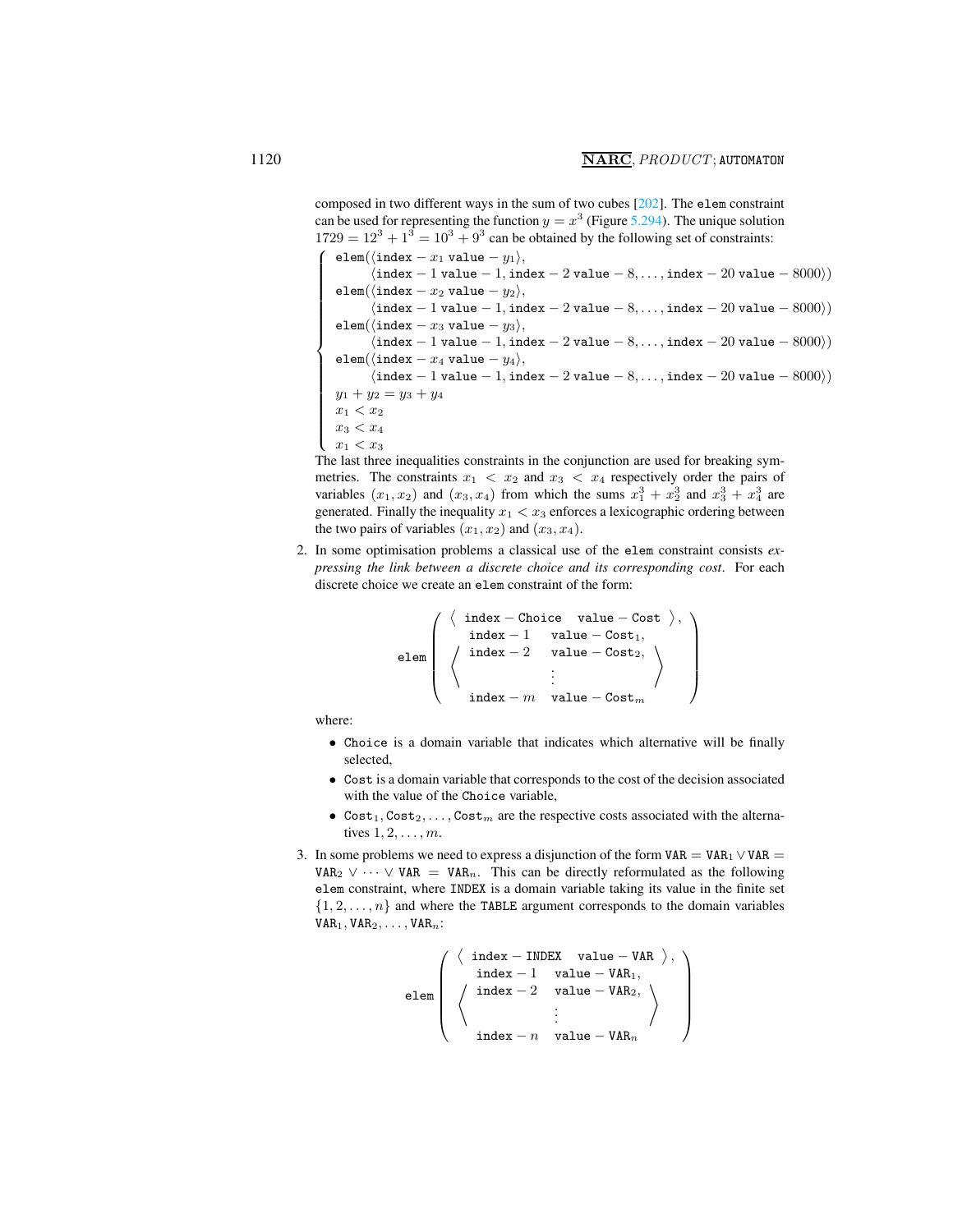4. In some scheduling problems the duration of a task depends on the machine where the task will be assigned in final schedule. In this case we generate for each task an elem constraint of the following form:

```
elem
          \sqrt{ }\overline{\phantom{a}}\langle{\tt index-Machine \quad value-Duration} \ \big \rangle \, ,*
                      index - 1 value - Dur<sub>1</sub>,
                      index - 2 value – Dur_2,
                                                 .
.
.
                                               value − Dur<sub>n</sub></sub>
                                                                               \setminus\setminus\begin{array}{c} \hline \end{array}
```
where:

- Machine is a domain variable that indicates the resource to which the task will be assigned,
- Duration is a domain variable that corresponds to the duration of the task,
- Dur<sub>1</sub>, Dur<sub>2</sub>, ..., Dur<sub>m</sub> are the respective duration of the task according to the hypothesis that it runs on machine 1, 2 or m.



Figure 5.295: A task  $t$  for which the duration depends on the machine 1, 2 or 3 to which it is assigned

> <span id="page-3-0"></span>Figure [5.295](#page-3-0) illustrates this particular use of the elem constraint for modelling that a task has a duration of 4, 6 and 4 when we respectively assign it on machines 1, 2 and 3.

5. In some vehicle routing problems we typically use the elem constraint to express the distance between location  $i$  and the next location visited by a vehicle. For this purpose we generate for each location  $i$  an elem constraint of the form:

```
elem
        \sqrt{ }\overline{\phantom{a}}⟨
               {\tt index-Next}_i value - distance_i \rangle,
             *
                  index - 1 value – Dist_{i_1},index - 2 value – Dist_{i_2},
                                        .
.
.
                  index - m value – Dist<sub>i</sub>
                                                                     \setminus\setminus\begin{array}{c} \hline \end{array}
```
where:

• Next<sub>i</sub> is a domain variable that gives the index of the location the vehicle will visit just after location i,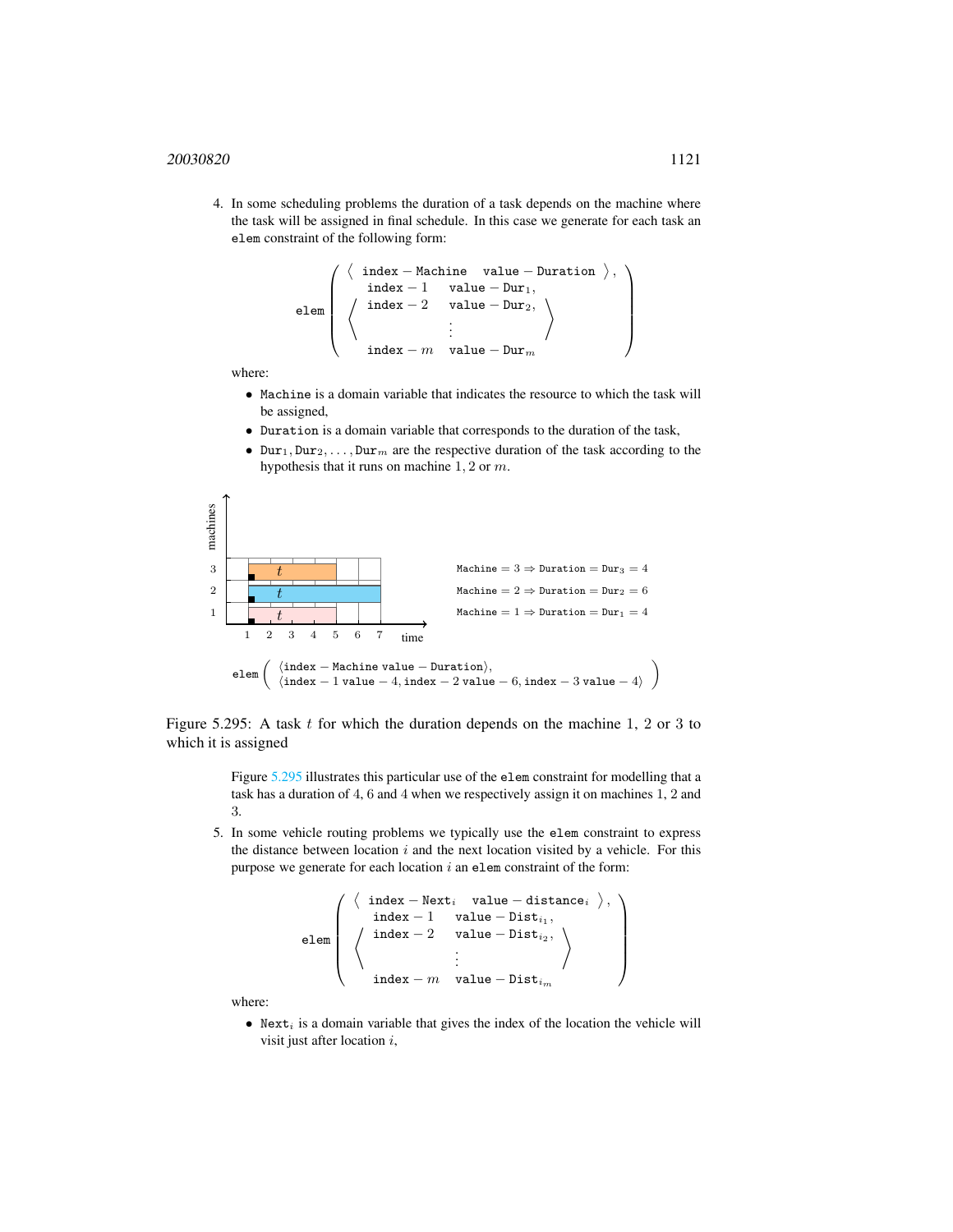<span id="page-4-0"></span>

|                    | $\bullet$ distance; is a domain variable that corresponds to the distance between loca-<br>tion $i$ and the location the vehicle will visit just after,<br>• Dist <sub>i</sub> , Dist <sub>i2</sub> ,, Dist <sub>im</sub> are the respective distances between location i<br>and locations $1, 2, \ldots, m$ .                                                   |
|--------------------|------------------------------------------------------------------------------------------------------------------------------------------------------------------------------------------------------------------------------------------------------------------------------------------------------------------------------------------------------------------|
|                    | An other example where the table argument corresponds to domain variables is described<br>in the keyword entry assignment to the same set of values.                                                                                                                                                                                                             |
| <b>Remark</b>      | the<br>of<br>the<br>Originally,<br>parameters<br>elem<br>constraint<br>had<br>the<br>form<br>element (INDEX, TABLE, VALUE), where INDEX and VALUE were two domain vari-<br>ables and TABLE was a list of non-negative integers.                                                                                                                                  |
|                    | Within some systems (e.g., $Gecode$ ), the index of the first entry of the table TABLE corre-<br>sponds to 0 rather than to 1.                                                                                                                                                                                                                                   |
|                    | When the first entry of the table TABLE corresponds to a value $p$ that is different from<br>1 we can still use the elem constraint. We use the reformulation $I = J - p + 1 \wedge$<br>elem( $\langle$ index - I value - V $\rangle$ , TABLE), where I and J are domain variables respectively<br>ranging from 1 to $ TABLE $ and from p to $p +  TABLE  - 1$ . |
| <b>Systems</b>     | nth in Choco, element in Gecode, element in JaCoP, element in SICStus.                                                                                                                                                                                                                                                                                           |
| See also           | common keyword:<br>elem_from_to.<br>element_matrix,<br>element_product,<br>element_sparse(array constraint),<br>elements_sparse,<br>stage_element (data constraint).                                                                                                                                                                                             |
|                    | implied by: element.                                                                                                                                                                                                                                                                                                                                             |
|                    | implies: element (single item replaced by two variables), element_greatereq,<br>element_lesseq, elements.                                                                                                                                                                                                                                                        |
|                    | system of constraints: elements.                                                                                                                                                                                                                                                                                                                                 |
|                    | uses in its reformulation: elements_alldifferent.                                                                                                                                                                                                                                                                                                                |
| <b>Keywords</b>    | characteristic of a constraint:<br>automaton without counters,<br>automaton,<br>reified automaton constraint.                                                                                                                                                                                                                                                    |
|                    | <b>constraint arguments:</b> pure functional dependency.                                                                                                                                                                                                                                                                                                         |
|                    | <b>constraint network structure:</b> centered cyclic $(2)$ constraint network $(1)$ .                                                                                                                                                                                                                                                                            |
|                    | constraint type: data constraint.                                                                                                                                                                                                                                                                                                                                |
|                    | <b>filtering:</b> arc-consistency.                                                                                                                                                                                                                                                                                                                               |
|                    | <b>heuristics:</b> labelling by increasing cost, regret based heuristics.                                                                                                                                                                                                                                                                                        |
|                    | modelling:<br>functional dependency,<br>variable indexing,<br>array constraint,<br>table,<br>variable subscript,<br>disjunction,<br>assignment to the same set of values,<br>sequence dependent set-up.                                                                                                                                                          |
|                    | <b>modelling exercises:</b> assignment to the same set of values, sequence dependent set-up,<br>zebra puzzle.                                                                                                                                                                                                                                                    |
|                    | puzzles: zebra puzzle.                                                                                                                                                                                                                                                                                                                                           |
| Cond. implications | element(TEM, TABLE)<br>with TABLE.value $>0$<br>implies bin_packing_capa(TABLE, ITEM).                                                                                                                                                                                                                                                                           |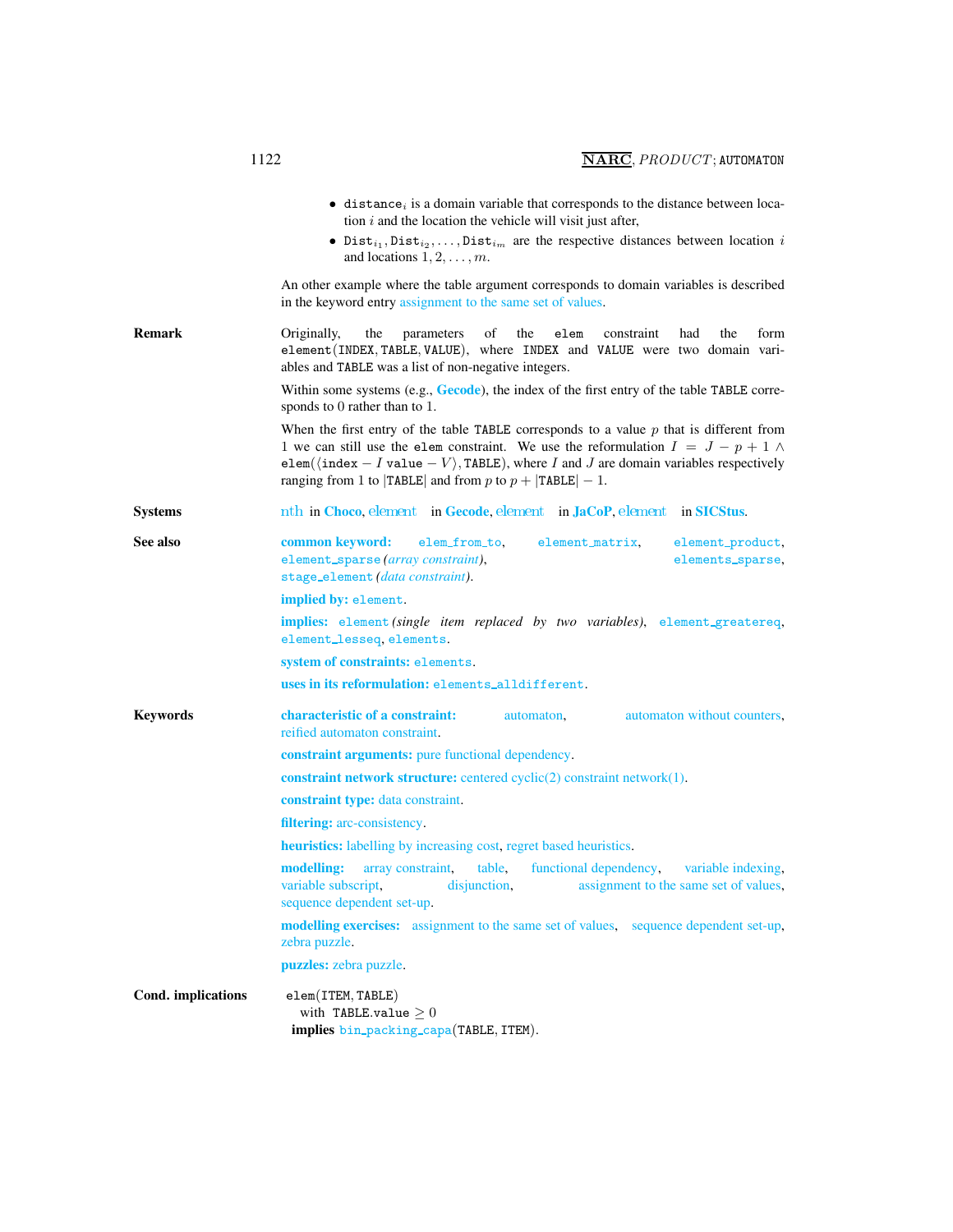## <span id="page-5-0"></span><sup>20030820</sup> 1123

| Arc input(s)               | ITEM TABLE                                                               |
|----------------------------|--------------------------------------------------------------------------|
| Arc generator              | $PRODUCT \rightarrow collection(\texttt{item}, \texttt{table})$          |
| Arc arity                  | 2                                                                        |
| Arc constraint $(s)$       | $\bullet$ item.index = table.index<br>$\bullet$ item.value = table.value |
| <b>Graph property(ies)</b> | $NARC=1$                                                                 |

Graph model We regroup the INDEX and VALUE parameters of the original element constraint element(INDEX, TABLE, VALUE) into the parameter ITEM. We also make explicit the different indices of the table TABLE.

> Parts (A) and (B) of Figure [5.296](#page-5-1) respectively show the initial and final graph associated with the Example slot. Since we use the NARC graph property, the unique arc of the final graph is stressed in bold.



<span id="page-5-1"></span>Figure 5.296: Initial and final graph of the elem constraint

Signature Since all the index attributes of TABLE are distinct and because of the first condition of the arc constraint the final graph cannot have more than one arc. Therefore we can rewrite  $\mathbf{NARC} = 1$  to  $\mathbf{NARC} \geq 1$  and simplify  $\overline{\mathbf{NARC}}$  to  $\overline{\mathbf{NARC}}$ .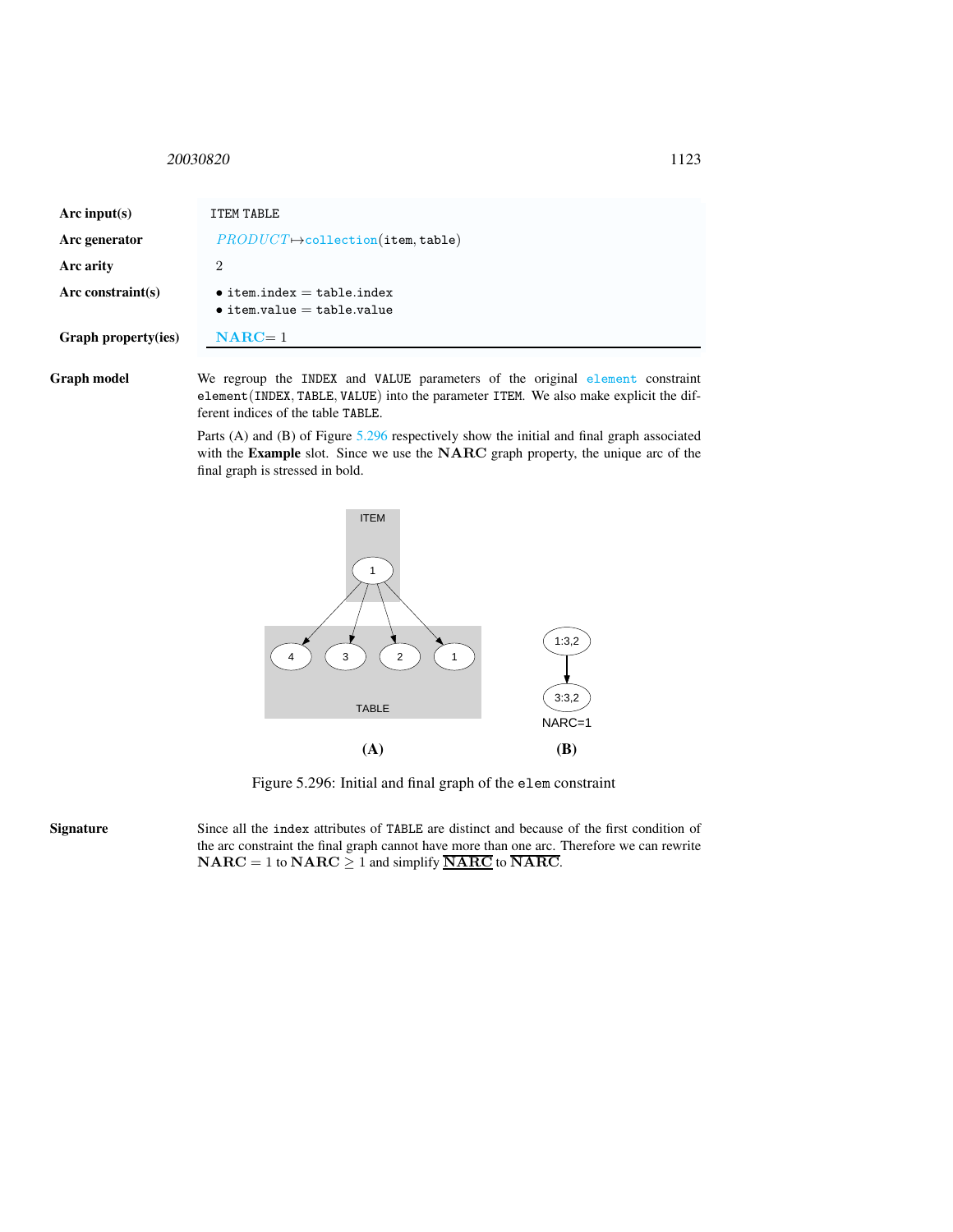Automaton Figure [5.297](#page-6-1) depicts the automaton associated with the elem constraint. Let INDEX and VALUE respectively be the index and the value attributes of the unique item of the ITEM collection. Let  $IMDEX_i$  and  $VALUE_i$  respectively be the index and the value attributes of item i of the TABLE collection. To each quadruple (INDEX, VALUE, INDEX<sub>i</sub>, VALUE<sub>i</sub>) corresponds a 0-1 signature variable  $S_i$  as well as the following signature constraint:  $((INDEX = INDEX_i) \wedge (VALUE = VALUE_i)) \Leftrightarrow S_i.$ 

<span id="page-6-0"></span>

<span id="page-6-1"></span>Figure 5.297: Automaton of the elem(ITEM, TABLE) constraint (once one finds the right item – index and value – in the table, one switches from the initial state  $s$  to the accepting state  $t$ )



Figure 5.298: Hypergraph of the reformulation corresponding to the automaton of the elem constraint